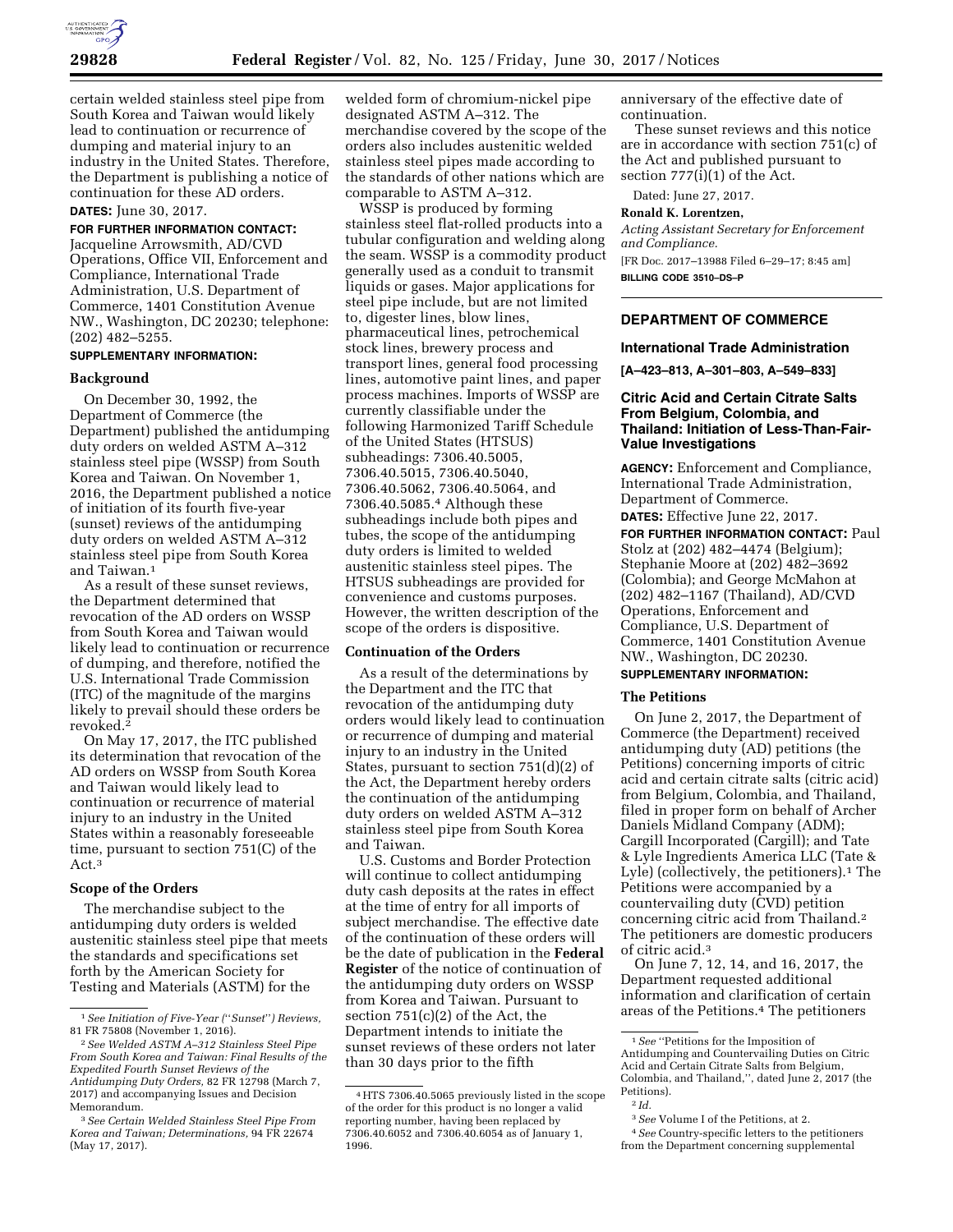filed responses to these requests on June 9, 14, 15, and 16, 2017, respectively.5

In accordance with section 732(b) of the Tariff Act of 1930, as amended (the Act), the petitioners allege that imports of citric acid and certain citrate salts from Belgium, Colombia, and Thailand, are being, or are likely to be, sold in the United States at less than fair value within the meaning of section 731 of the Act, and that such imports are materially injuring, or threatening material injury to, an industry in the United States. Also, consistent with section 732(b)(1) of the Act, the Petitions are accompanied by information reasonably available to the petitioners supporting their allegations.

The Department finds that the petitioners filed these Petitions on behalf of the domestic industry because the petitioners are interested parties as defined in section 771(9)(C) of the Act. The Department also finds that the petitioners demonstrated sufficient industry support with respect to the initiation of the AD investigations that the petitioners are requesting.6

## **Period of Investigation**

Because the Petitions were filed on June 2, 2017, the period of investigation (POI) for each investigation is April 1, 2016, through March 31, 2017.7

#### **Scope of the Investigations**

The product covered by these investigations is citric acid and certain citrate salts from Belgium, Colombia, and Thailand. For a full description of the scope of these investigations, *see* the ''Scope of the Investigations,'' in the Appendix to this notice.

## **Comments on Scope of the Investigations**

During our review of the Petitions, the Department issued questions to, and received responses from, the petitioners pertaining to the proposed scope to ensure that the scope language in the Petitions would be an accurate

5*See* Country-specific amendments to the Petitions on each of the country-specific records; *see also* Letter from the Petitioners, ''Antidumping Duty Investigation of Citric Acid and Certain Citrate Salts from Belgium, Colombia, and Thailand: Petitioners' Responses to Supplemental Questions—Volume I,'' dated June 14, 2017 (General Issues Supplement).

6*See* the ''Determination of Industry Support for the Petitions'' section below.

7*See* 19 CFR 351.204(b)(1).

reflection of the products for which the domestic industry is seeking relief.8

As discussed in the preamble to the Department's regulations, we are setting aside a period for interested parties to raise issues regarding product coverage (scope). The Department will consider all comments received from parties and, if necessary, will consult with parties prior to the issuance of the preliminary determinations. If scope comments include factual information (*see* 19 CFR 351.102(b)(21)), all such factual information should be limited to public information. In order to facilitate preparation of its questionnaires, the Department requests all interested parties to submit such comments by 5:00 p.m. Eastern Time (ET) on July 12, 2017, which is 20 calendar days from the signature date of this notice. Any rebuttal comments, which may include factual information (also limited to public information), must be filed by 5:00 p.m. ET on July 24, 2017, which is the next business day after 10 calendar days after the initial comments. All such comments must be filed on the records of each of the concurrent AD and CVD investigations.

The Department requests that any factual information the parties consider relevant to the scope of the investigations be submitted during this time period. However, if a party subsequently believes that additional factual information pertaining to the scope of the investigations may be relevant, the party may contact the Department and request permission to submit the additional information. As stated above, all such comments must be filed on the records of each of the concurrent AD and CVD investigations.

### **Filing Requirements**

All submissions to the Department must be filed electronically using Enforcement and Compliance's Antidumping and Countervailing Duty Centralized Electronic Service System (ACCESS).9 An electronically filed document must be received successfully in its entirety by the time and date when it is due. Documents excepted from the electronic submission requirements must be filed manually (*i.e.,* in paper

form) with Enforcement and Compliance's APO/Dockets Unit, Room 18022, U.S. Department of Commerce, 1401 Constitution Avenue NW., Washington, DC 20230, and stamped with the date and time of receipt by the applicable deadlines.

## **Comments on Product Characteristics for AD Questionnaires**

The Department will provide interested parties an opportunity to comment on the appropriate physical characteristics of citric acid to be reported in response to the Department's AD questionnaires. This information will be used to identify the key physical characteristics of the merchandise under consideration in order to report the relevant costs of production accurately as well as to develop appropriate productcomparison criteria.

Interested parties may provide any information or comments that they feel are relevant to the development of an accurate list of physical characteristics. Specifically, they may provide comments as to which characteristics are appropriate to use as: (1) General product characteristics and (2) productcomparison criteria. We note that it is not always appropriate to use all product characteristics as productcomparison criteria. We base productcomparison criteria on meaningful commercial differences among products. In other words, although there may be some physical product characteristics utilized by manufacturers to describe citric acid, it may be that only a select few product characteristics take into account commercially meaningful physical characteristics. In addition, interested parties may comment on the order in which the physical characteristics should be used in matching products. Generally, the Department attempts to list the most important physical characteristics first and the least important characteristics last.

In order to consider the suggestions of interested parties in developing and issuing the AD questionnaires, all product characteristics comments must be filed by 5:00 p.m. ET on July 12, 2017, which is 20 calendar days from the signature date of this notice. Any rebuttal comments, must be filed by 5:00 p.m. ET on July 24, 2017. All comments and submissions to the Department must be filed electronically using ACCESS, as explained above, on the records of the Belgium, Colombia, and Thailand less-than-fair-value investigations.

questions on each of the country-specific records, dated June 7, 2017; *see also* Letter to the petitioners from the Department concerning supplemental questions on general issues, dated June 12, 2017; Memorandum to the File ''Antidumping Duty Petition for the Imposition of Antidumping Duties on Citric Acid and Certain Citrate Salts from Belgium and Thailand. Re: Overhead and Profit,'' dated June 14, 2017.

<sup>8</sup>*See* General Issues Supplement, at 1–4. 9*See* 19 CFR 351.303 (for general filing requirements); *see also Antidumping and Countervailing Duty Proceedings: Electronic Filing Procedures; Administrative Protective Order Procedures,* 76 FR 39263 (July 6, 2011) for details of the Department's electronic filing requirements, which went into effect on August 5, 2011. Information on help using ACCESS can be found at *<https://access.trade.gov/help.aspx>* and a handbook can be found at *[https://access.trade.gov/help/](https://access.trade.gov/help/Handbook%20on%20Electronic%20Filling%20Procedures.pdf) [Handbook%20on%20Electronic%20Filling](https://access.trade.gov/help/Handbook%20on%20Electronic%20Filling%20Procedures.pdf) [%20Procedures.pdf.](https://access.trade.gov/help/Handbook%20on%20Electronic%20Filling%20Procedures.pdf)*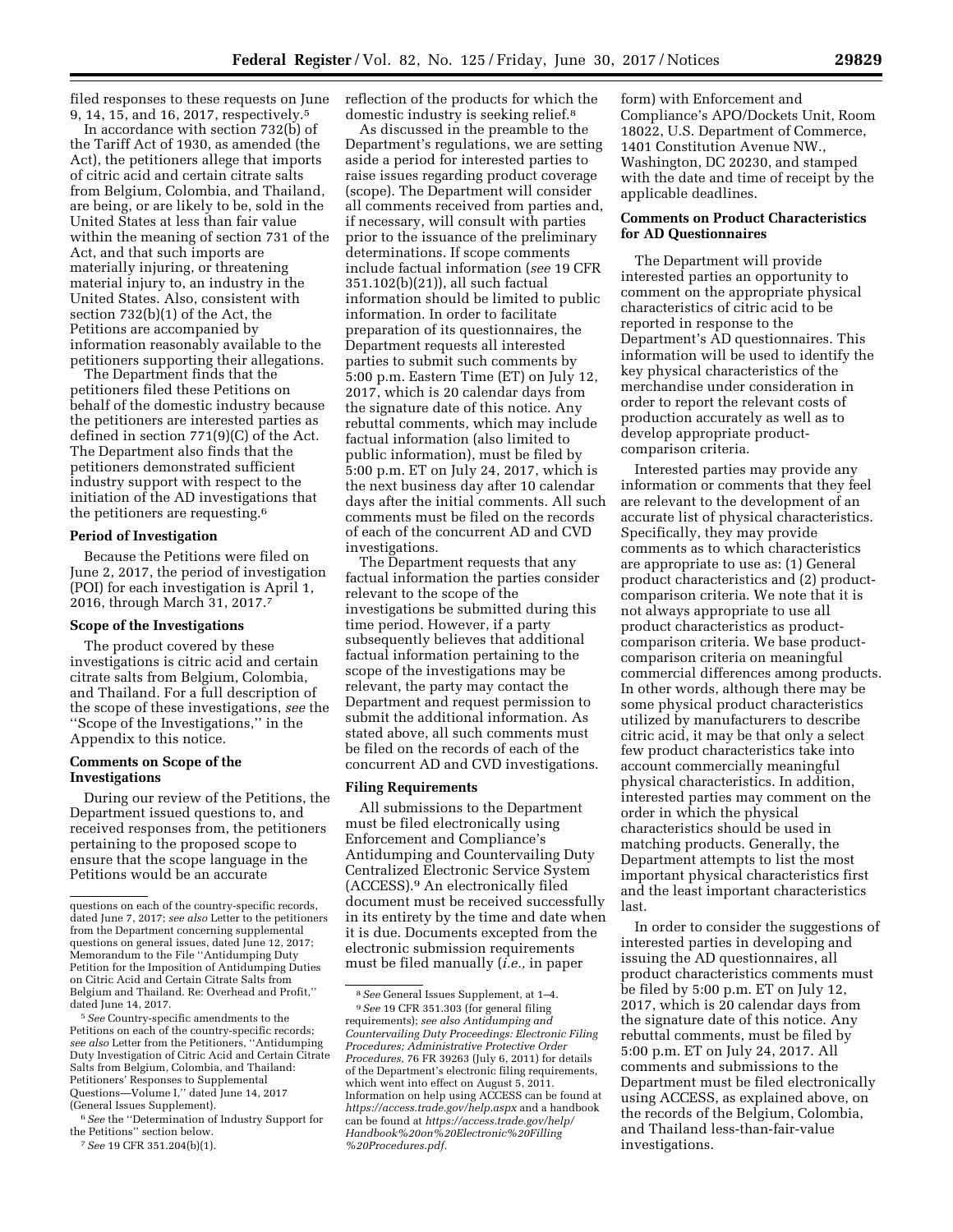# **Determination of Industry Support for the Petitions**

Section 732(b)(1) of the Act requires that a petition be filed on behalf of the domestic industry. Section 732(c)(4)(A) of the Act provides that a petition meets this requirement if the domestic producers or workers who support the petition account for: (i) At least 25 percent of the total production of the domestic like product; and (ii) more than 50 percent of the production of the domestic like product produced by that portion of the industry expressing support for, or opposition to, the petition. Moreover, section 732(c)(4)(D) of the Act provides that, if the petition does not establish support of domestic producers or workers accounting for more than 50 percent of the total production of the domestic like product, the Department shall: (i) Poll the industry or rely on other information in order to determine if there is support for the petition, as required by subparagraph (A); or (ii) determine industry support using a statistically valid sampling method to poll the ''industry.''

Section 771(4)(A) of the Act defines the ''industry'' as the producers, as a whole, of a domestic like product. Thus, to determine whether a petition has the requisite industry support, the statute directs the Department to look to producers and workers who produce the domestic like product. The International Trade Commission (ITC), which is responsible for determining whether ''the domestic industry'' has been injured, must also determine what constitutes a domestic like product in order to define the industry. While both the Department and the ITC must apply the same statutory definition regarding the domestic like product,10 they do so for different purposes and pursuant to a separate and distinct authority. In addition, the Department's determination is subject to limitations of time and information. Although this may result in different definitions of the like product, such differences do not render the decision of either agency contrary to law.11

Section 771(10) of the Act defines the domestic like product as ''a product which is like, or in the absence of like, most similar in characteristics and uses with, the article subject to an investigation under this title.'' Thus, the reference point from which the domestic like product analysis begins is

''the article subject to an investigation'' (*i.e.,* the class or kind of merchandise to be investigated, which normally will be the scope as defined in the Petitions).

With regard to the domestic like product, the petitioners do not offer a definition of the domestic like product distinct from the scope of the investigations. Based on our analysis of the information submitted on the record, we have determined that citric acid, as defined in the scope, constitutes a single domestic like product and we have analyzed industry support in terms of that domestic like product.12

In determining whether the petitioners have standing under section 732(c)(4)(A) of the Act, we considered the industry support data contained in the Petitions with reference to the domestic like product as defined in the ''Scope of the Investigations,'' in the Appendix to this notice. To establish industry support, the petitioners provided their own production of the domestic like product in 2016.13 The petitioners state that they represent the totality of the domestic industry producing citric acid; therefore, the Petitions are supported by 100 percent of the U.S. industry.14

Our review of the data provided in the Petitions, the General Issues Supplement, and other information readily available to the Department indicates that the petitioners have established industry support for the Petitions.15 First, the Petitions established support from domestic producers (or workers) accounting for more than 50 percent of the total production of the domestic like product and, as such, the Department is not required to take further action in order to evaluate industry support (*e.g.,* 

13*See* Volume I of the Petitions, at Exhibit I–13.

polling).16 Second, the domestic producers (or workers) have met the statutory criteria for industry support under section 732(c)(4)(A)(i) of the Act because the domestic producers (or workers) who support the Petitions account for at least 25 percent of the total production of the domestic like product.17 Finally, the domestic producers (or workers) have met the statutory criteria for industry support under section 732(c)(4)(A)(ii) of the Act because the domestic producers (or workers) who support the Petitions account for more than 50 percent of the production of the domestic like product produced by that portion of the industry expressing support for, or opposition to, the Petitions.18 Accordingly, the Department determines that the Petitions were filed on behalf of the domestic industry within the meaning of section 732(b)(1) of the Act.

The Department finds that the petitioners filed the Petitions on behalf of the domestic industry because they are interested parties as defined in section 771(9)(C) of the Act and they have demonstrated sufficient industry support with respect to the AD investigations that they are requesting that the Department initiate.19

## **Allegations and Evidence of Material Injury and Causation**

The petitioners allege that the U.S. industry producing the domestic like product is being materially injured, or is threatened with material injury, by reason of the imports of the subject merchandise sold at less than normal value (NV). In addition, the petitioners allege that subject imports exceed the negligibility threshold provided for under section  $771(24)(A)$  of the Act.<sup>20</sup>

The petitioners contend that the industry's injured condition is illustrated by reduced market share; underselling and price suppression or depression; lost sales and revenues; adverse impact on the domestic industry's production, capacity utilization, and U.S. shipments; and declines in financial performance.<sup>21</sup> We have assessed the allegations and supporting evidence regarding material

20*See* Volume I of the Petitions, at 21–22 and Exhibit I–12.

<sup>10</sup>*See* section 771(10) of the Act.

<sup>11</sup>*See USEC, Inc.* v. *United States,* 132 F. Supp. 2d 1, 8 (CIT 2001) (citing *Algoma Steel Corp., Ltd.*  v. *United States,* 688 F. Supp. 639, 644 (CIT 1988), *aff'd* 865 F.2d 240 (Fed. Cir. 1989)).

<sup>12</sup>For a discussion of the domestic like product analysis, *see* Antidumping Duty Investigation Initiation Checklist: Citric Acid and Certain Citrate Salts from Belgium (Belgium AD Initiation Checklist), at Attachment II, Analysis of Industry Support for the Antidumping and Countervailing Duty Petitions Covering Citric Acid and Certain Citrate Salts from Belgium, Colombia, and Thailand (Attachment II); Antidumping Duty Investigation Initiation Checklist: Citric Acid and Certain Citrate Salts from Colombia (Colombia AD Initiation Checklist), at Attachment II; and Antidumping Duty Investigation Initiation Checklist: Citric Acid and Certain Citrate Salts from Thailand (Thailand AD Initiation Checklist), at Attachment II. These checklists are dated concurrently with, and hereby adopted by, this notice and on file electronically *via*  ACCESS. Access to documents filed *via* ACCESS is also available in the Central Records Unit, Room B8024 of the main Department of Commerce building.

<sup>14</sup> *Id.,* at 2–3 and Exhibits I–1 and I–2; *see also*  General Issues Supplement, at 1, 7 and Attachments 1 and 3.

<sup>15</sup>*See* Belgium AD Initiation Checklist, Colombia AD Initiation Checklist, and Thailand AD Initiation Checklist, at Attachment II.

<sup>16</sup>*See* section 732(c)(4)(D) of the Act; *see also*  Belgium AD Initiation Checklist, Colombia AD Initiation Checklist, and Thailand AD Initiation Checklist, at Attachment II.

<sup>17</sup>*See* Belgium AD Initiation Checklist, Colombia AD Initiation Checklist, and Thailand AD Initiation Checklist, at Attachment II.

<sup>18</sup> *Id.* 

<sup>19</sup> *Id.* 

<sup>21</sup>*See* Volume I of the Petitions, at 17–32 and Exhibits I–7 and I–9—I–15; *see also* General Issues Supplement, at 1, 7 and Attachments 1 and 3.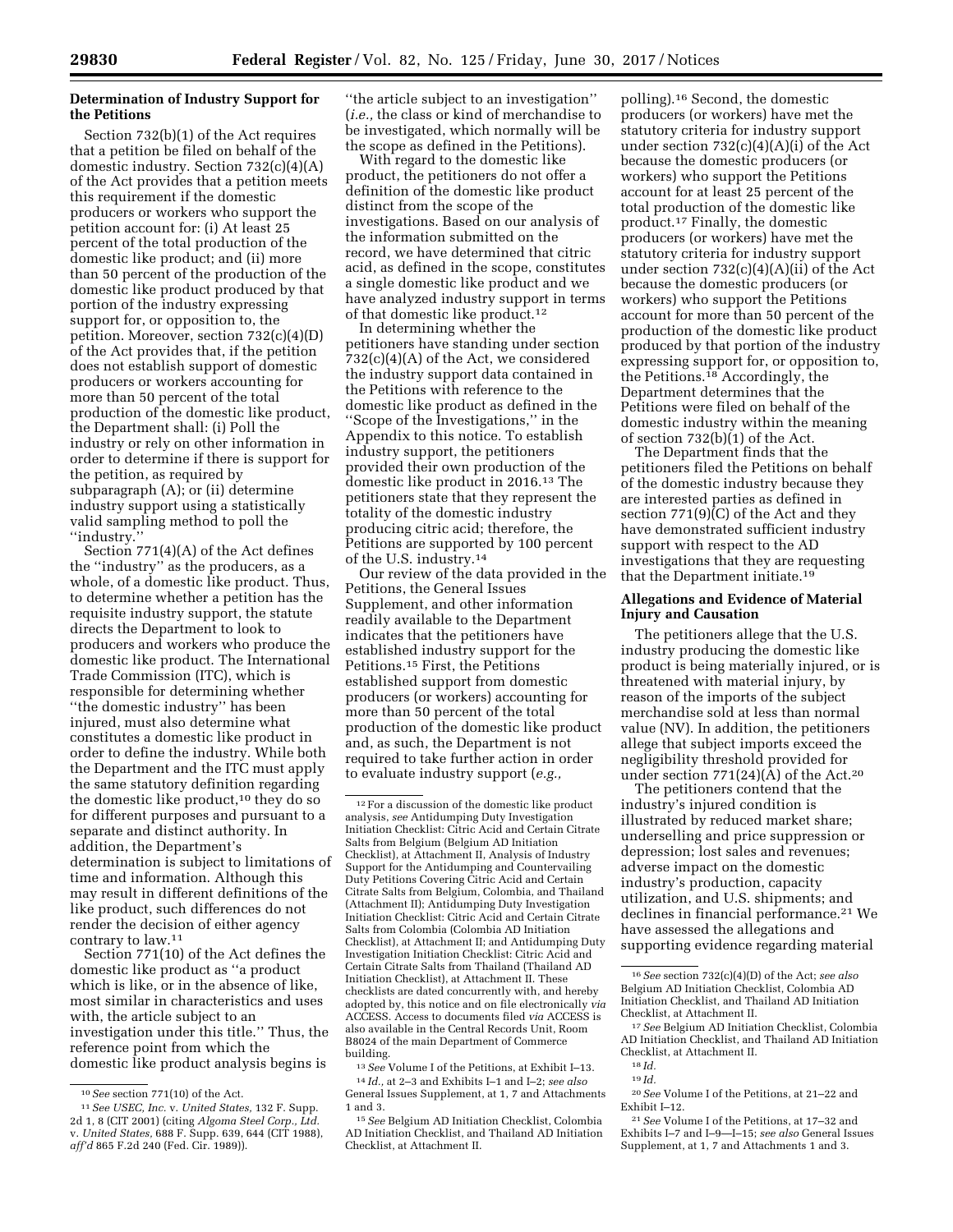injury, threat of material injury, and causation, and we have determined that these allegations are properly supported by adequate evidence, and meet the statutory requirements for initiation.22

## **Allegations of Sales at Less Than Fair Value**

The following is a description of the allegations of sales at less than fair value upon which the Department based its decision to initiate investigations of imports of citric acid from Belgium, Colombia and Thailand. The sources of data for the deductions and adjustments relating to U.S. price and NV are discussed in greater detail in the country-specific initiation checklists.23

## **Export Price**

For Belgium, Colombia, and Thailand, the petitioners based export price (EP) on two methodologies: (1) POI average unit values (AUVs), and (2) transactionspecific AUVs for shipments of citric acid from the three countries. The first uses official U.S. import statistics to determine the AUV of imports of citric acid under the relevant Harmonized Tariff Schedule of the United States (HTSUS) subheading during the POI. The second involves matching individual shipments of goods identified in the U.S. Customs and Border Protection's (CBP's) Automated Manifest System (AMS) to individual entries of citric acid in the official U.S. import statistics for specific months and specific ports.24 Because the AUVs are based on the reported customs values and include freight and brokerage and handling to the port of exportation, the petitioners adjusted the customs values for foreign brokerage and handling and foreign inland freight costs to arrive at an ex-factory price.25

# **Normal Value Based on Home Market Prices**

For Belgium, Colombia, and Thailand, the petitioners provided home market price information obtained through market research for citric acid produced in, and offered for sale in, each of these

25 *Id.* 

countries.26 For all three of these countries, the petitioners provided a declaration from a market researcher for the price information.27 Where applicable, the petitioners made certain deductions from the prices for movement or other expenses, consistent with the terms of sale.<sup>28</sup>

For Belgium and Thailand, the petitioners provided information indicating that sales of citric acid in the home market were made at prices below the cost of production (COP) and, as a result, calculated NV based on constructed value (CV).29 30 For further discussion of COP and NV based on CV, see below.

# **Normal Value Based on Constructed Value**

Pursuant to section 773(b)(3) of the Act, COP consists of the cost of manufacturing (COM); selling, general and administrative (SG&A) expenses; financial expenses; and packing expenses.

For Belgium, the petitioners calculated COM during the POI, adjusted for known differences based on information available to the petitioners.31 The petitioners valued material inputs using publicly available data for the prices of these inputs, where possible.32 The petitioners valued labor inputs for citric acid using publicly-available data multiplied by the product-specific usage rates.33 To calculate the factory overhead rate, the petitioners relied on the fiscal year end (FYE) December 31, 2015, audited financial statements of Belgian citric acid producer, S.A. Citrique Belge N.V. (Citrique Belge).34 To calculate the SG&A plus financial expense rate, the petitioners also relied on the FYE

29*See* Belgium AD Initiation Checklist and Thailand AD Initiation Checklist.

30Under the Trade Preferences Extension Act of 2015, numerous amendments to the AD and CVD laws were made. *See* Trade Preferences Extension Act of 2015, Public Law 114–27, 129 Stat. 362 (2015). *See also Dates of Application of Amendments to the Antidumping and Countervailing Duty Laws Made by the Trade Preferences Extension Act of 2015,* 80 FR 46793 (August 6, 2015) (*Applicability Notice*). The amendments to sections 771(15), 773, 776, and 782 of the Act are applicable to all determinations made on or after August 6, 2015, and, therefore, apply to these AD investigations. *See Applicability Notice,*  80 FR at 46794–95. The 2015 amendments may be found at *[https://www.congress.gov/bill/114th](https://www.congress.gov/bill/114th-congress/house-bill/1295/text/pl)[congress/house-bill/1295/text/pl.](https://www.congress.gov/bill/114th-congress/house-bill/1295/text/pl)* 

31*See* Belgium AD Initiation Checklist.

- 33 *Id.*
- 34 *Id.*

December 31, 2015, audited financial statements of Citrique Belge.35

Because certain home market prices fell below COP, pursuant to sections 773(a)(4), 773(b), and 773(e) of the Act, as noted above, the petitioners calculated NVs based on CV.36 Pursuant to section 773(e) of the Act, CV consists of the COM, SG&A, financial expenses, packing expenses, and profit. The petitioners calculated CV using the same COP described above, adding an amount for profit.37 The petitioners calculated the profit rate based on the fiscal year 2016 financial statements of one of the U.S. citric acid producers.38 The profit rate was applied to the corresponding total COM, SG&A, and financial expenses calculated above to derive CV.<sup>39</sup>

For Thailand, the petitioners calculated COM using the same surrogate as was used for Belgium during the POI, adjusted for known differences based on information available to the petitioners.40 The petitioners valued material inputs using publicly available data for the prices of these inputs, where possible. The petitioners valued labor and energy inputs for citric acid using publicly available data multiplied by the product-specific usage rates.41 To calculate the SG&A plus financial expense rate, the petitioners relied on the FYE December 31, 2015, audited financial statements for COFCO Biochemical (Thailand) Co., Ltd. (COFCO), Niran Thailand Co., Ltd. (Niran), Sunshine Biotech International Co., Ltd. (Sunshine), and Thai Citric Acid Co., Ltd. (Thai Citric). The rate was computed based on the FYE December 31, 2015, SG&A (including other income and expenses), plus financial and investment income and financial costs.42 Because none of the four companies' financial statements contained any factory overhead detail, the petitioners relied on the audited financial statements for Ajinomoto Company (Thailand) Ltd. (Ajinomoto) for the fiscal year 2015–2016, *i.e.,* April 2015 through March 2016. Ajinomoto is a producer of lysine and monosodium glutamate, both of which are biofermentation products produced using processes similar to those used for citric acid production.43

- 38 *Id.*
- 39 *Id.*

<sup>22</sup>*See* Belgium AD Initiation Checklist, at Attachment III, Analysis of Allegations and Evidence of Material Injury and Causation for the Antidumping and Countervailing Duty Petitions Covering Citric Acid and Certain Citrate Salts from Belgium, Colombia, and Thailand (Attachment III); Colombia AD Initiation Checklist, at Attachment III; and Thailand AD Initiation Checklist, at Attachment III.

<sup>23</sup>*See* Belgium AD Initiation Checklist; Colombia AD Initiation Checklist; and Thailand AD Initiation Checklist.

<sup>24</sup>*See* Belgium AD Initiation Checklist; Colombia AD Initiation Checklist; and Thailand AD Initiation Checklist.

<sup>26</sup> *Id.* 

<sup>27</sup> *Id.* 

<sup>28</sup> *Id.* 

<sup>32</sup> *Id.* 

<sup>35</sup> *Id.* 

<sup>36</sup>*See* Belgium AD Initiation Checklist.

<sup>37</sup> *Id.* 

<sup>40</sup>*See* Thailand AD Initiation Checklist. 41 *Id.* 

<sup>42</sup> *Id.*  43 *Id.*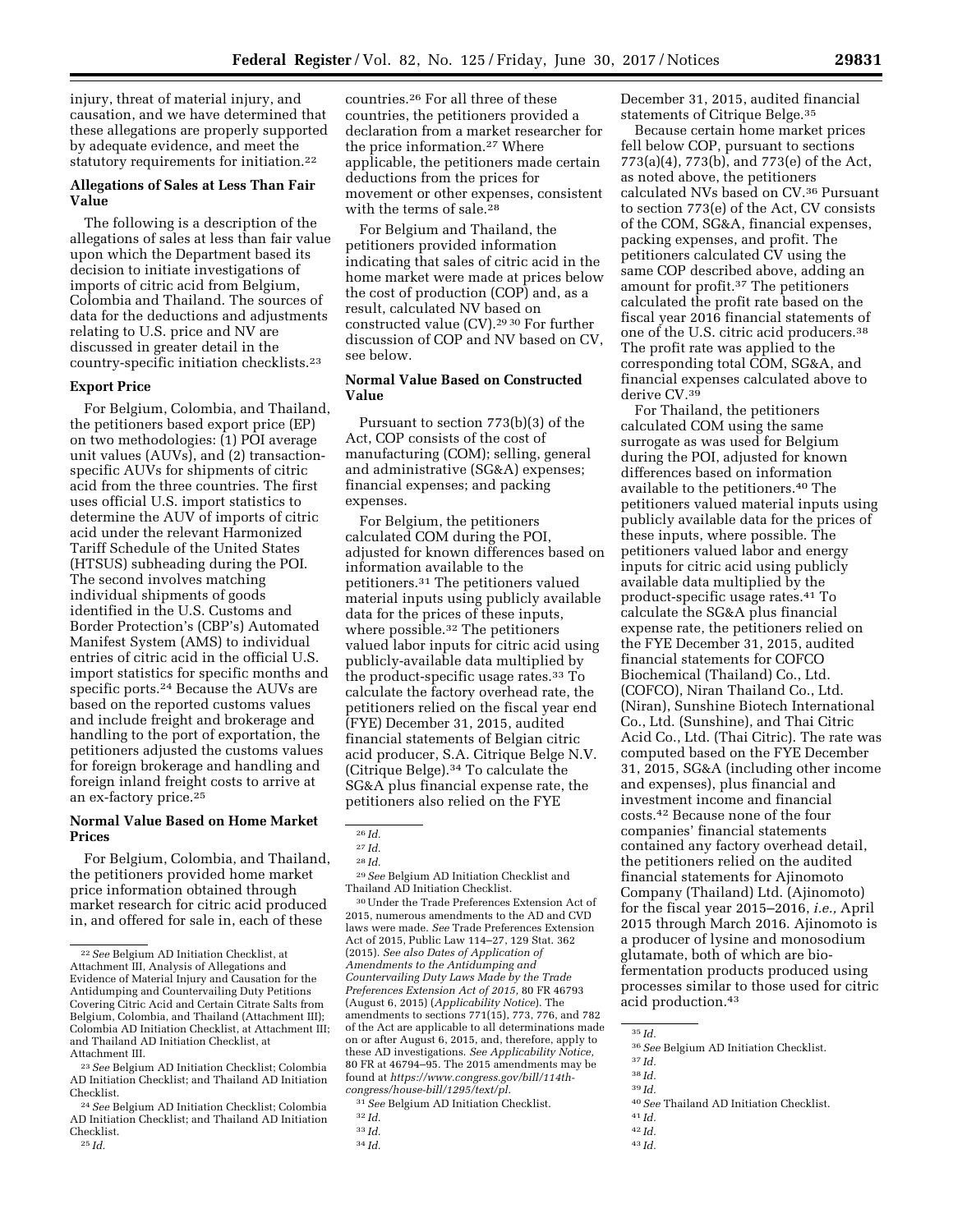Because certain home market prices fell below COP, pursuant to sections 773(a)(4), 773(b), and 773(e) of the Act, as noted above, the petitioners also calculated NV based on CV.44 Pursuant to section 773(e) of the Act, CV consists of the COM, SG&A, financial expenses, packing expenses, and profit. To calculate CV, we used the same COM calculated by the petitioners, plus the revised SG&A, and financial expense figures to compute the COP.45 To calculate the profit rate, we relied on the 2015 financial statements for a Thai producer which was then applied to the total of material, labor and energy (MLE), factory overhead costs, SG&A and financial expenses.46

### **Fair Value Comparisons**

Based on the data provided by the petitioners, there is reason to believe that imports of citric acid from Belgium, Colombia, and Thailand are being, or are likely to be, sold in the United States at less than fair value. Based on comparisons of EP to NV, in accordance with sections 772 and 773(a) of the Act, the estimated dumping margin(s) for citric acid are as follows: 41.18 to 49.46 percent for Colombia,47 and 4.6 percent to 40.0 percent for Thailand.<sup>48</sup> Based on comparisons of EP to CV in accordance with sections 772 and 773(e) of the Act, the estimated dumping margins are as follows: 15.80 percent to 62.13 percent for Belgium,<sup>49</sup> and 15.18 percent to 39.98 percent for Thailand.50

### **Initiation of Less-Than-Fair-Value Investigations**

Based upon the examination of the AD Petitions, we find that the Petitions meet the requirements of section 732 of the Act. Therefore, we are initiating AD investigations to determine whether imports of citric acid from Belgium, Colombia, and Thailand are being, or are likely to be, sold in the United States at less than fair value. In accordance with section 733(b)(1)(A) of the Act and 19 CFR 351.205(b)(1), unless postponed, we will make our preliminary determinations no later than 140 days after the date of this initiation.

### **Respondent Selection**

Based on information from independent sources, the petitioners identified one company in Belgium, one company in Colombia, and four companies in Thailand, as producers/

50*See* Thailand AD Initiation Checklist.

exporters of citric acid.<sup>51</sup> With respect to Thailand, following standard practice in AD investigations involving marketeconomy countries, the Department intends to review U.S. Customs and Border Protection (CBP) data for U.S. imports under the appropriate HTSUS numbers listed with the ''Scope of the Investigations,'' in the Appendix below. If it determines that, due to the large number of exporters or producers, it cannot individually examine each company based upon the Department's resources, then the Department will select respondents based on the CBP data. We also intend to release the CBP data under Administrative Protective Order (APO) to all parties with access to information protected by APO. Comments regarding the CBP data and respondent selection should be submitted seven calendar days after the placement of the CBP data on the record of the investigation. Parties wishing to submit rebuttal comments should submit those comments five calendar days after the deadline for the initial comments.

Although the Department normally relies on the number of producers/ exporters identified in the petition and/ or import data from CBP to determine whether to select a limited number of producers/exporters for individual examination in AD investigations, the Petitions identified only one company as a producer/exporter of citric acid in Belgium, Citrique Belge,<sup>52</sup> and one company in Colombia, Sucroal, S.A.53 We currently know of no additional producers/exporters of merchandise under consideration from these countries, and the petitioners provided information from independent sources as support.54 Accordingly, the Department intends to examine all known producers/exporters in the investigations for Belgium and Colombia (*i.e.,* the companies cited above for each respective investigation). Parties wishing to comment on respondent selection for Belgium and Colombia must do so within five days of the publication of this notice in the **Federal Register**.

Comments for the above-referenced investigations must be filed electronically using ACCESS. An electronically-filed document must be received successfully in its entirety by 5:00 p.m. ET by the dates noted above. We intend to finalize our decision

regarding respondent selection within 20 days of publication of this notice.

#### **Distribution of Copies of the Petitions**

In accordance with section 732(b)(3)(A) of the Act and 19 CFR 351.202(f), copies of the public version of the Petitions have been provided to the governments of Belgium, Colombia, and Thailand via ACCESS. To the extent practicable, we will attempt to provide a copy of the public version of the Petitions to each exporter (as named in the Petitions), consistent with 19 CFR 351.203(c)(2).

# **ITC Notification**

We will notify the ITC of our initiation, as required by section 732(d) of the Act.

#### **Preliminary Determinations by the ITC**

The ITC will preliminarily determine, within 45 days after the date on which the Petitions were filed, whether there is a reasonable indication that imports of citric acid from Belgium, Colombia, and/or Thailand are materially injuring or threatening material injury to a U.S. industry.55 A negative ITC determination for any country will result in the investigation being terminated with respect to that country.56 Otherwise, these investigations will proceed according to statutory and regulatory time limits.

#### **Submission of Factual Information**

Factual information is defined in 19 CFR 351.102(b)(21) as: (i) Evidence submitted in response to questionnaires; (ii) evidence submitted in support of allegations; (iii) publicly available information to value factors under 19 CFR 351.408(c) or to measure the adequacy of remuneration under 19 CFR  $351.511(a)(2)$ ; (iv) evidence placed on the record by the Department; and (v) evidence other than factual information described in (i)–(iv). Any party, when submitting factual information, must specify under which subsection of 19 CFR  $351.102(b)(21)$  the information is being submitted and, if the information is submitted to rebut, clarify, or correct factual information already on the record, to provide an explanation identifying the information already on the record that the factual information seeks to rebut, clarify, or correct. Time limits for the submission of factual information are addressed in 19 CFR 351.301, which provides specific time limits based on the type of factual information being submitted. Parties should review the regulations prior to

<sup>44</sup> *Id.* 

<sup>45</sup> *Id.* 

<sup>46</sup> *Id.* 

<sup>47</sup>*See* Colombia AD Initiation Checklist.

<sup>48</sup>*See* Thailand AD Initiation Checklist.

<sup>49</sup>*See* Belgium AD Initiation Checklist.

<sup>51</sup>*See* Volume I of the Petitions at Exhibit I–5. 52 *Id.; see also* Volume II of the Petitions, at 1 and

<sup>&</sup>lt;sup>53</sup> See Volume I of the Petitions at Exhibit I-5, and Volume III of the Petitions, at 1 and Exhibit III– 1.

<sup>54</sup>See Volume I of the Petitions at Exhibit I–5.

<sup>55</sup>*See* section 733(a) of the Act.

<sup>56</sup> *Id.*